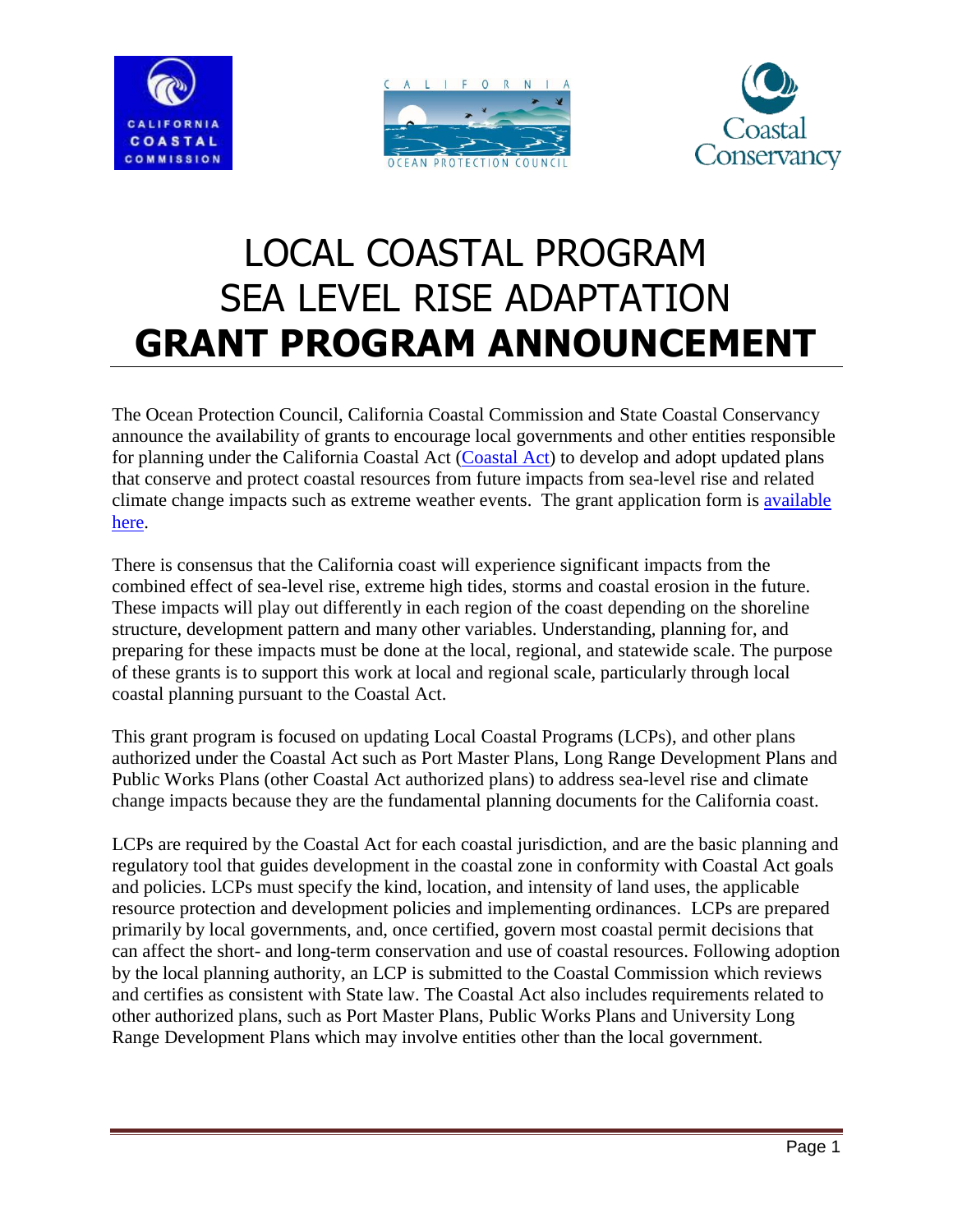# **Background**

The National Research Council (NRC) recently released its report ["Sea-level Rise for the Coasts](http://www.nap.edu/catalog.php?record_id=13389)  [of California, Oregon, and Washington: Past, Present, and Future"](http://www.nap.edu/catalog.php?record_id=13389) (NRC Report). The NRC Report confirms that California has already experienced sea-level rise and is likely to experience significant increases in sea-level over the next century. The NRC Report also concludes that over the next several decades the most significant impacts will come from the combined effects of sea-level rise and extreme weather events (coastal storms and surges), particularly during El Niño storm cycles and high tides. El Niño events of 1982 and 1997 caused temporary increases in sea-level that combined with storm surges resulted in significant coastal flooding and erosion. Impacts from these kinds of events will likely be amplified as sea-level rises. The NRC Report concludes that sea-level change has enormous implications for coastal planning, land use, and development along the California coast. A 2009 Pacific Institute study, funded in part by the OPC, estimated that without any proactive planning the economic impacts of sea-level rise by 2100 could exceed \$100 billion.

California's [2009 Climate Adaption Strategy](http://www.climatechange.ca.gov/adaptation/strategy/index.html) identified the need to support regional and local planning to address sea-level rise impacts, and specifically highlights the importance of updating Local Coastal Programs as a key adaptation strategy. The Coastal and Oceans chapter states that "all coastal jurisdictions, in coordination with the Coastal Commission, should begin to develop amended LCPs that include climate change impacts" (pg 77). The California Natural Resources Agency and California Emergency Management Agency recently released the California Climate [Change Adaptation Policy Guide](http://resources.ca.gov/climate_adaptation/docs/APG_-_PUBLIC_DRAFT_4.9.12_small.pdf) which emphasizes the importance of starting to plan for climate change impacts immediately and recognizes the critical role of local and regional jurisdictions in this effort.

While a few communities have begun to work on vulnerability assessments, there is a need for assistance to help complete this work. USC Sea Grant conducted a [Coastal California Adaptation](http://www.usc.edu/org/seagrant/research/climateadaptsurvey/SurveyReport_FINAL_OnlinePDF.pdf)  [Needs Assessment in 2011](http://www.usc.edu/org/seagrant/research/climateadaptsurvey/SurveyReport_FINAL_OnlinePDF.pdf) which found that local communities understand the need to start planning for climate change impacts but lacked the financial resources to complete this work. These grants directly address that need. A December 2012 Local Government workshop held by the Coastal Commission highlighted the need for additional local and technical assistance and Coastal Commission staff resources to assist with the updating of existing LCPs.

The purpose of this grant program is to encourage local governments and other entities responsible for planning under the Coastal Act to develop and adopt updated plans that conserve and protect coastal resources, such as public accessways and recreation sites, environmentally sensitive habitat areas and other coastal and terrestrial resources, agricultural areas, new and existing development, coastal-dependent and visitor-serving uses, critical infrastructure, and other resources and priority uses identified by the Coastal Act from future impacts from sea-level rise and related climate change impacts such as extreme weather events. Priority will be given to planning approaches that emphasize use of natural infrastructure to address climate change impacts.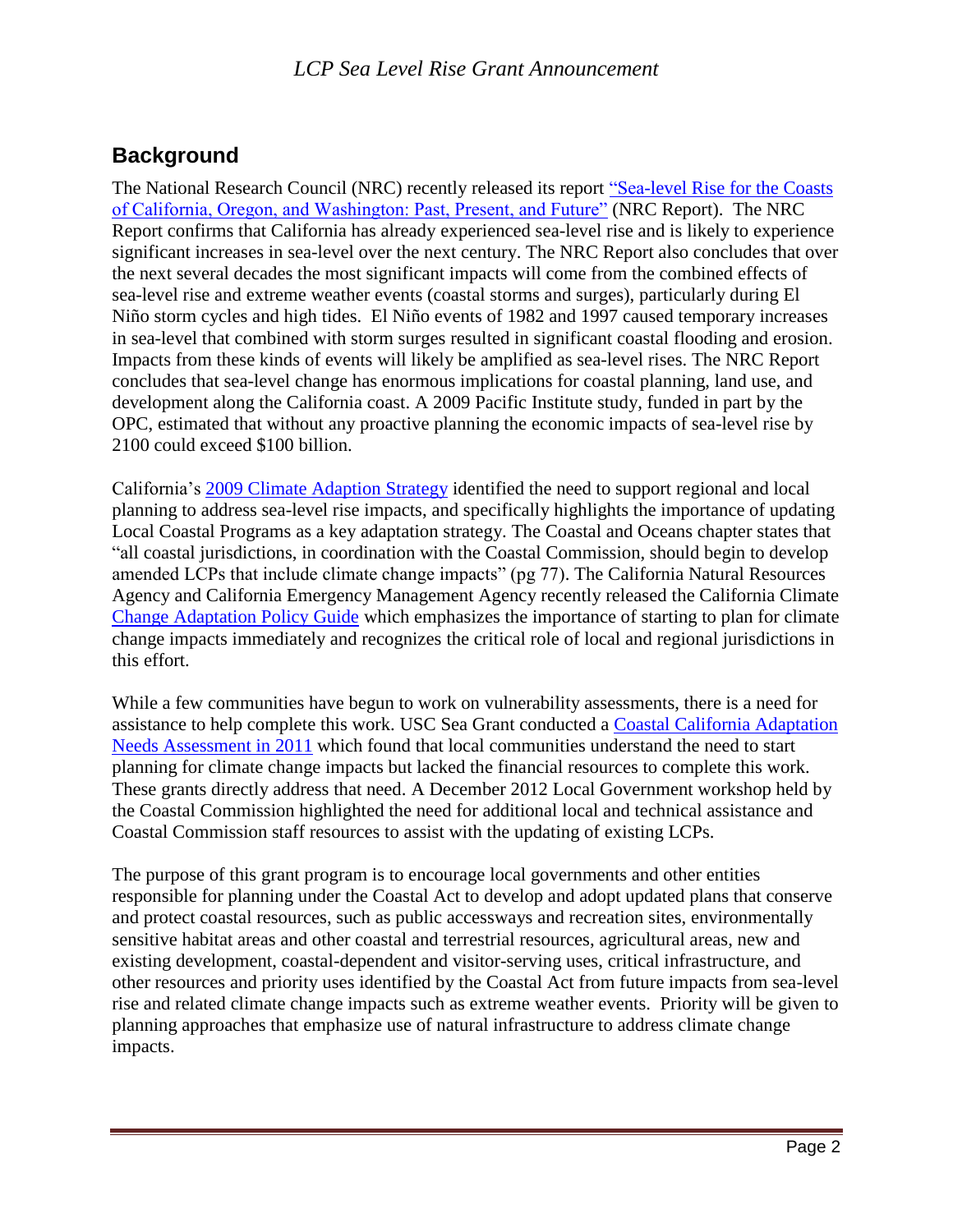## **Submission Dates**

Applications are due July 15, 2013. We expect to award grants in the fall of 2013. Applications must be emailed (or postmarked) by the submission date.

## **Submission Requirements**

Please submit the completed application form, including all attachments, via email to [msmall@scc.ca.gov](mailto:climate_grants@scc.ca.gov) . If you are unable to submit via email, you may mail a cd or hard copy to the Coastal Conservancy:

> State Coastal Conservancy 1330 Broadway,  $13<sup>th</sup>$  Floor Oakland, CA 94612

Please note: all information that you submit is subject to the unqualified and unconditional right of the State of California to use, reproduce, publish, or display, free of charge. Please indicate if crediting is requested for any of the photos and/or maps.

## **Grant Amounts**

There are no established minimum or maximum grant amounts. The anticipated award (minmax) is approximately \$50,000 - \$250,000. Approximately ten to fifteen total awards are anticipated over two years. The total anticipated funding for all awards is \$2,500,000. It is expected that there will be two grant rounds, with a second grant round next summer (2014). Awards may be offered for less than an applicant requests.

## **Eligible Applicants**

These grants are intended to provide assistance to local governments responsible for adopting and amending Local Coastal Programs and to other entities with authority for adopting and amending other plans under the Coastal Act (Port Master Plans, Public Works Plans or University Long Range Development Plans) under the Coastal Act. The grant applicant must be one of these entities, but partnership and collaboration is encouraged where appropriate. Partners could include other public agencies, nonprofit organizations, academic researchers, or private contractors.

# **Eligible Projects**

Recognizing that local jurisdictions have different needs for planning for sea-level rise and climate change, there are several types of projects that would be eligible for funding under this grant program. Eligible projects are described below.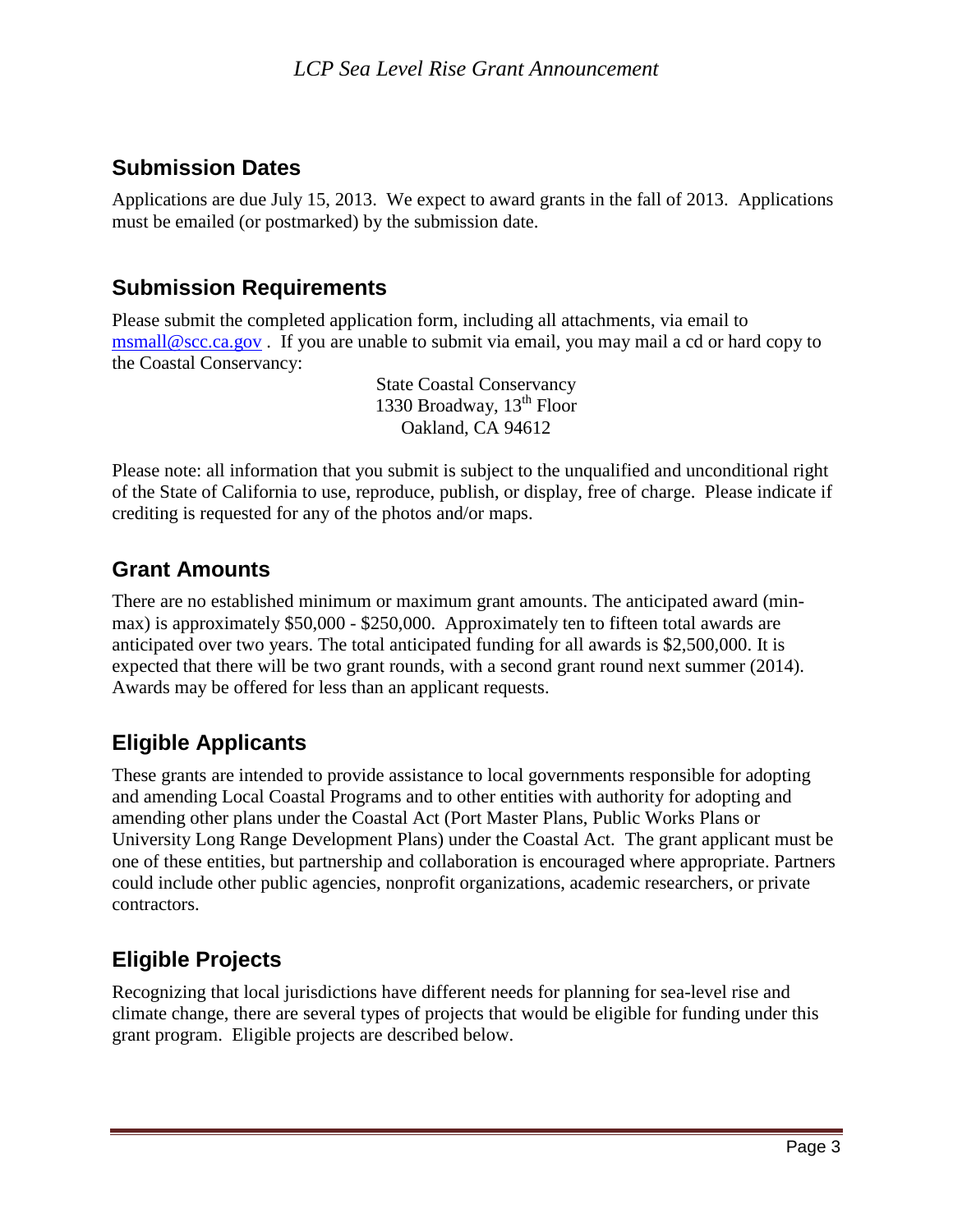## **1. Assessment of Risks and Vulnerability**

#### **A. Sea-Level Rise Modeling, Mapping, and Science.**

There are significant data sources available to assess the risk posed by sea-level rise or increased storms along the coast, including the recently completed high resolution Coastal LIDAR elevation data and some regional modeling efforts. Some applicants may wish to apply for funds for a more detailed modeling of physical processes to assess risks. In describing proposed risk assessment, applicants should specifically link the proposed work to the hazards identified in their LCP (or other Coastal Act authorized plan) and the Coastal Act and to future amendments that may be needed to LCP policies or ordinances. Modeling, mapping, and science projects could include:

- o Integration of existing data sets such as LIDAR and local tidal data
- o Modeling dynamic coastal process, such as erosion, flooding, and storm impacts
- o Mapping hydrologic connectivity

## **B. Assessment of Vulnerability to Sea-Level Rise**

A sea-level rise vulnerability assessment for a Local Coastal Program or other plan involves evaluating whether any of the coastal resource topics and community assets addressed in Chapter 3 policies of the Coastal Act are susceptible to harm from impacts that could occur from a range of sea-level rise scenarios. Specifically, the assessment should evaluate how sea-level rise-related hazards (i.e. flooding, inundation, erosion, wave impacts extreme events, and saltwater intrusion, as appropriate) could affect public accessways and recreation sites, environmentally sensitive habitat areas and other coastal and terrestrial resources, agricultural areas, new and existing development, coastaldependent uses such as harbors and wharfs, critical infrastructure such as wastewater treatment plants, Coastal Highway 1, and other resources and priority uses considered by the Coastal Act.

Using new data and tools, such as the recently completed high resolution Coastal LiDAR, it is now possible to develop maps of areas that may be vulnerable to inundation for different levels of sea-level rise and storm conditions. Understanding the resources at risk due to sea-level rise is the first step in developing adaptation strategies and in identifying needed amendments to LCPs including amendments to the land use plan and implementing ordinances. Types of vulnerability assessment projects could include:

- o Assessments of potential vulnerability of natural resources, recreational resources, priority land uses, or built environment to sea-level rise.
- o Mapping important resources, such as natural resources, public recreational resources or infrastructure.

## **2. Development of Adaptation Responses**

#### **A. Evaluation of Adaptation Responses**

Communities that have already identified risks and vulnerabilities could apply for funds to evaluate potential planning responses. These activities could include:

o Inventory of existing policies and ordinances that relate to sea-level rise.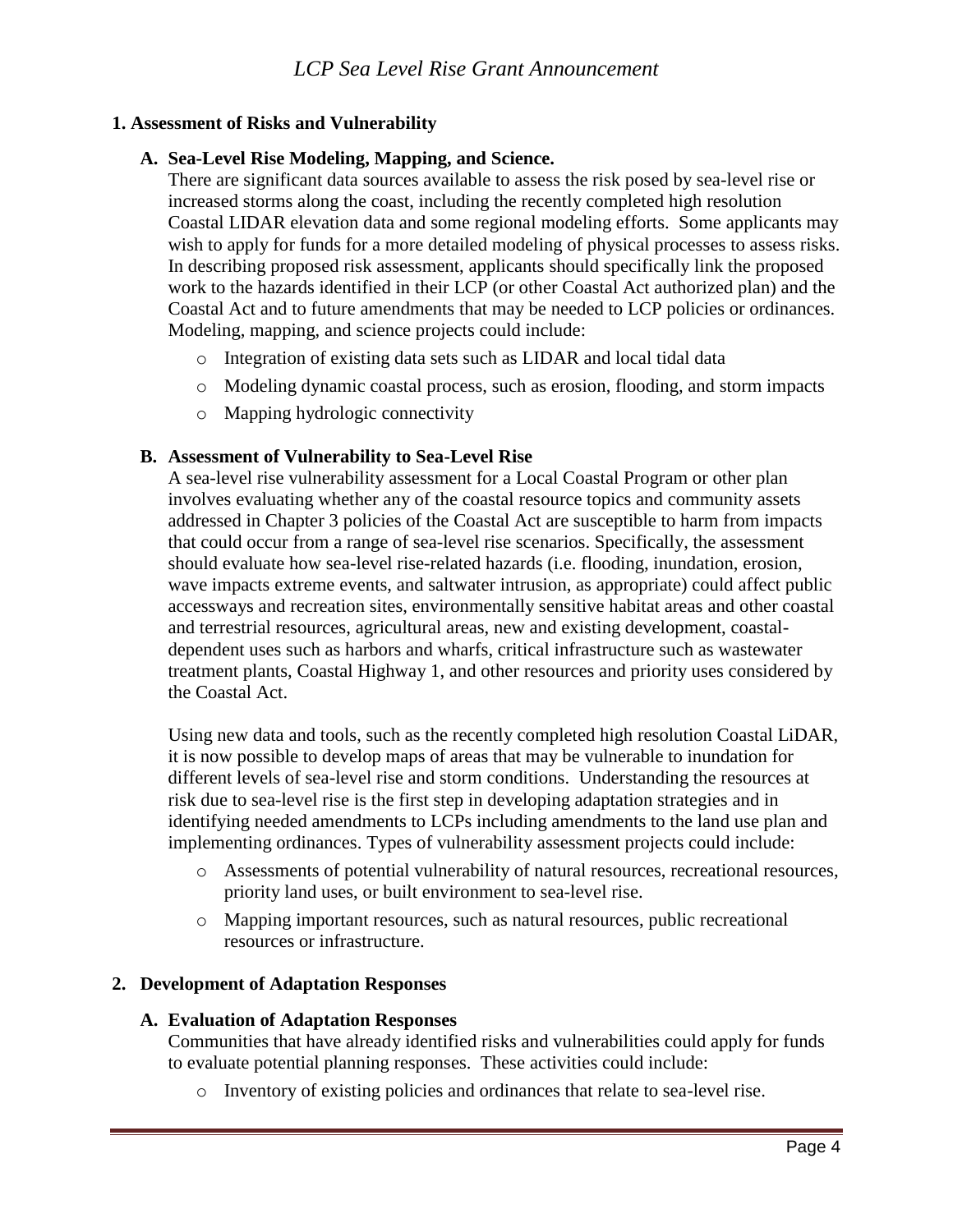- o Identification of options to increase the ability to respond to sea-level rise and storms or to adapt to changing conditions while protecting public access and ecosystem values
- o Comparison and evaluation of planning alternatives

#### **B. Updates to Local Coastal Programs or Other Coastal Plans**

The ultimate goal of this program is to develop updates to LCPs or other Coastal Act authorized plans to address sea-level rise and other climate change impacts. Potential grantees could apply for funds to develop specific updates to their LCPs or other Coastal Act authorized plans.

- o New or amended policies or land use designations
- o New or amended implementing ordinances or maps, with consideration for transferrable ordinances that can be shared with other jurisdictions.

## **Ineligible Projects**

Proposals must address at least one certified LCP segment or other defined planning segment such as a certified Port Master Plan or University Long Range Development Plan, as applicable. Proposals related to areas without a certified LCP must demonstrate that the process to complete the LCP is committed to or underway. Proposals that only address a single development projectdriven LCP Amendment will not be eligible for this funding.

# **Program Priorities and Selection Criteria**

Staff of the Coastal Commission, Coastal Conservancy and the Ocean Protection Council will work together to review all applications and develop consensus based recommendations for grant awards. The Ocean Protection Council will award grants at a public meeting of the Council.

## **Likelihood of adoption/approval/implementation**

An applicant will need to specifically explain how this grant will support updating of an LCP or other Coastal Act authorized plan to address sea-level rise. The applicant will be asked to describe the complete planning process, steps or mechanisms for coordination with the Coastal Commission, and how this grant would advance that process. Applicants will be asked to provide a detailed timeline for implementation of the project and to identify the specific elements of their LCP that they expect to update through this work. A resolution from the applicant committing to completing an LCP Amendment submittal to the Commission for updating the LCP will be required as part of the application.

#### **Public Benefit**

Priority in awarding of grant funds will be given to projects that **maximize public benefits of the coast** (as articulated in the [Coastal Act](http://www.coastal.ca.gov/coastact.pdf) and [California Ocean Protection Act](http://www.opc.ca.gov/california-ocean-protection-act/)) when addressing sea-level rise. These benefits can include: preserving and enhancing habitat such as coastal wetlands and natural lands; conserving biodiversity; protecting, providing and enhancing public access; protecting priority land uses such as coastal dependent development and recreational opportunities; and protecting visitor serving amenities. Applications that address sea-level rise using strategies that expand and protect these public resources would be given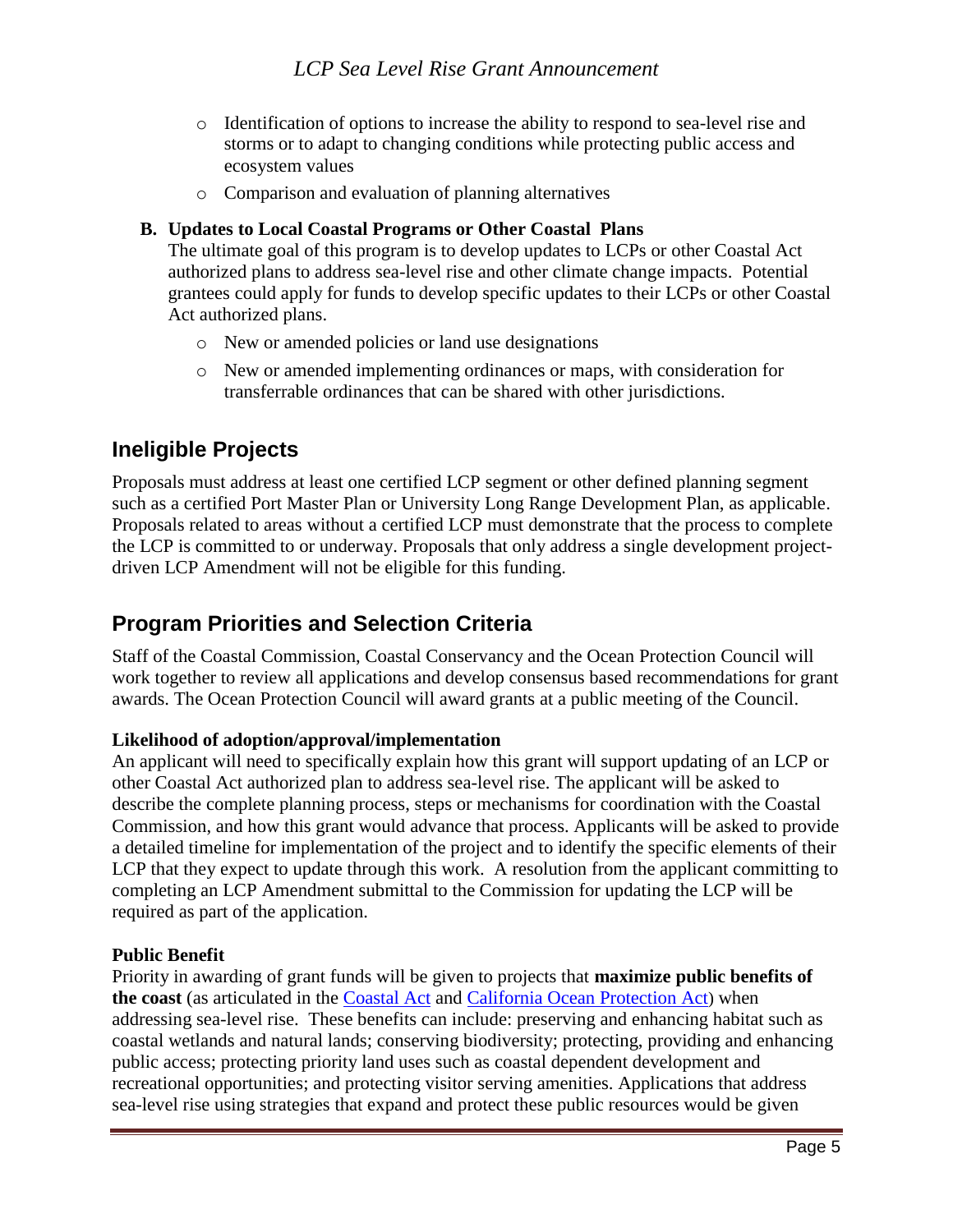## *LCP Sea Level Rise Grant Announcement*

priority. Priority will be given to planning approaches that emphasize use of natural infrastructure to address climate change impacts.

#### **Use of Best Available Science**

Applicants should use the best available science on sea-level rise in projects, and should consider the recommendations presented in the [State of California Sea-Level Rise Guidance.](http://www.opc.ca.gov/2013/04/update-to-the-sea-level-rise-guidance-document/) The current best available science is the NRC Report on sea-level rise. Preliminary analysis of potential impacts from sea-level rise using the NOAA Coastal Services Center [Sea-Level Rise and Coastal](http://www.csc.noaa.gov/digitalcoast/tools/slrviewer)  [Flooding Impacts Viewer](http://www.csc.noaa.gov/digitalcoast/tools/slrviewer) or other readily available planning tools will be required as part of the application. In addition, applicants are asked to consider the ranges and recommendations presented in the State of California Sea-Level Rise Guidance.

#### **Effectiveness**

The goal of these grants is to encourage local entities to conserve and protect coastal resources, such as such as public accessways and recreation sites, environmentally sensitive habitat areas and other coastal and terrestrial resources, agricultural areas, new and existing development, coastal-dependent and visitor-serving uses, critical infrastructure, and other resources and priority uses identified by the Coastal Act from future impacts from sea-level rise and related climate change impacts through changes in LCPs or other applicable plans. Applicants will be asked to demonstrate how the proposed project will be effective in conserving and protecting these resources, and how the proposed project builds upon or complements existing efforts that may be underway or completed for their local jurisdiction. Priority will be given to planning approaches that emphasize use of natural infrastructure to address climate change impacts.

#### **Urgency and Need**

Priority will be given to applications that address an urgent problem. Urgency may be demonstrated by the specific resources that are at risk from sea-level rise and climate change. Urgency could also arise if the applicant is going to make planning decisions that will have long term effects on its ability to adapt to sea-level rise and other climate change impacts. Applicants will need to demonstrate the need for this grant.

#### **Transferability**

Projects that address issues in a manner that may be useful as a model for other communities will be given priority. The potential transferability of analysis, strategies, or draft ordinance language will be considered in evaluation of proposals. Grantees will be expected to report on lessons learned during the grant's planning process and to include in the work program specific activities to actively share information with others, including other local governments. Grantees should propose specific means for evaluating success and sharing lessons learned. Grantees will be required to provide any geospatial data developed as part of this project to the California Coastal Geoportal.

#### **Matching Funds/Leverage**

Applicants are encouraged to provide matching funds or leverage resources. Applicants will need to demonstrate their capacity to achieve the proposed work, including identifying key staff and other resources that will be committed to the project. Grant amounts will be limited and preference will be given to communities that can leverage other resources, provide matching